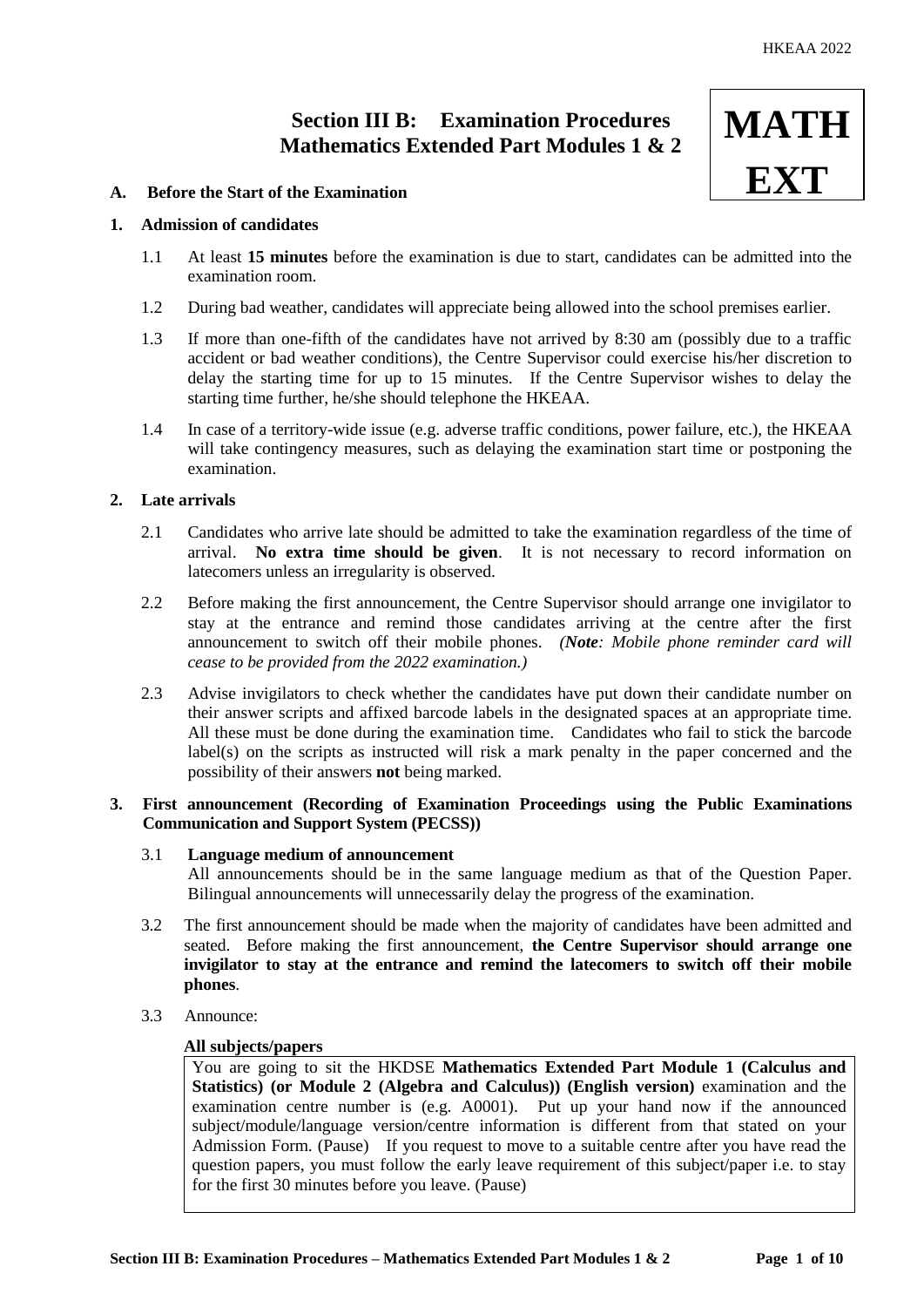The 'Public Examinations Communication & Support System' has been installed at this examination centre. The centre conditions and examination proceedings will be recorded. Only authorised persons of the HKEAA can view, store or handle the recordings. The recordings will be destroyed upon closing of the examination year.

3.4 In case a candidate claims that the subject/module/language version/centre information announced by the Centre Supervisor is different from that stated on his/her Admission Form, the **Centre Supervisor should arrange an invigilator to distribute the 'Notes for Wrong Centre or Wrong Version Candidates'** (**SR3(Notes) -** see *Specimen 40*) to the candidate concerned and let him/her decide whether or not to remain sitting the examination in this centre. For handling cases of wrong centre/wrong version candidates, please refer to *Section IV paragraphs 15 and 16*.

# **4. Second announcement (Checking of personal belongings)**

Announce:

# **(All subjects/papers)**

Check that you have taken the correct seat according to the seat number as stated on your Admission Form. Place your Admission Form and Identity Card or identification document on the top right-hand corner of your desk and not inside any folder. If you bring a folder, you must put it under your chair. Put up your hand if you have any questions. (Pause)

Put all the stationery you need to use on your desk. If you have brought a pencil case, put it in your bag or under your chair. (Pause)

If you intend to use a calculator during the examination, put the calculator on your desk. Remove the calculator cover/jacket and place it inside your bag or under the chair. Check your calculator now to make sure that no writings or markings have been made on the calculator. (Pause)

If you have brought a mobile phone, take out the phone now. Check to see if it has been switched off. (Pause) If not, switch it off now. You should also ensure that the alarm function of the phone has also been turned off and no sound will be emitted. (Pause for 15 seconds to ensure that candidates are complying with the instructions)

Now place the phone under your chair in a position clearly visible to the invigilators. (Pause)

If you have question paper(s) from previous examination session(s), notes, pieces of paper, books and dictionaries etc., put them in your bag. If you have brought any electronic devices (such as tablet, multimedia player, electronic dictionary, databank watch, smart watch, wireless earphones or other wearable technologies with communication or data storage functions, etc.), or articles that can emit sound, switch them off now (if possible) and put them in your bag or under your chair. (Pause)

Zip up your bag and put it under your chair. Do not leave your bag in the aisle. If you do not have a bag, put your purse and your mobile phone under your chair but bring all your other belongings to the front of the hall and put them … (Please clearly tell the candidates the location which you assign and ask an invigilator to assist).

Please note that if you are found to have any unauthorised materials on your desk or in the drawer of your desk, on your body or in your clothing after the Question Papers have been distributed, or any electronic devices (including mobile phone) switched on during the examination, you will receive a mark penalty, subject downgrading or even be disqualified from the whole examination.

Put up your hand if you have any questions. (Pause)

#### **Note:**

Repeat this announcement nearer the start of the examination if there are a lot of latecomers.

The Centre Supervisor should ask the invigilators to check that the candidates follow these instructions. **Before the examination begins, should no mobile phone be found under a candidate's chair, invigilators may ask the candidate concerned if he/she has brought a mobile phone.**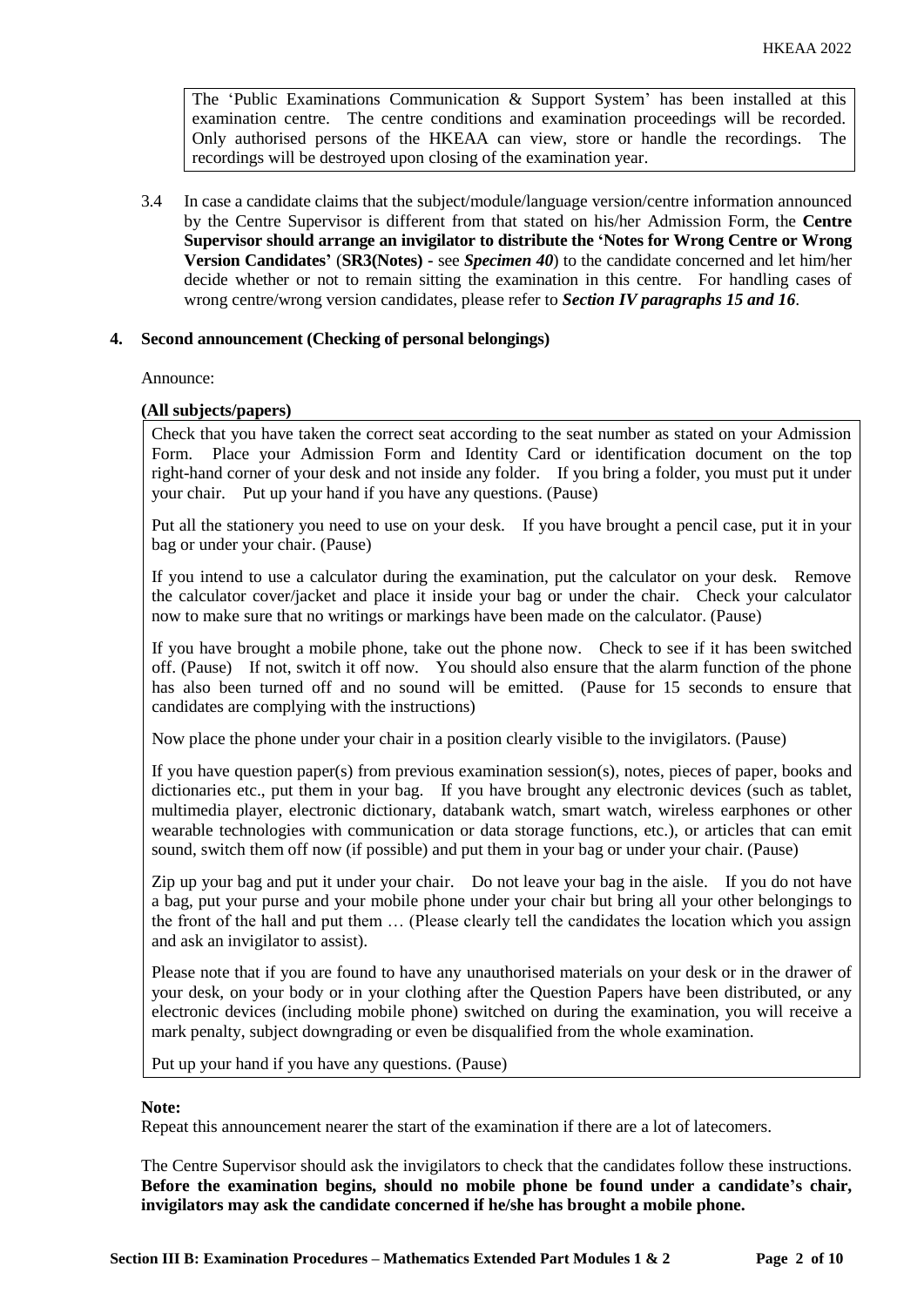# **5. Third announcement (Checking of barcode labels)**

# **Mathematics Extended Part Modules 1 & 2**

You should have on your desk a barcode sheet. Put up your hand if you do not. (Pause)

Your English name has been printed on the top of the barcode sheet. Each barcode label on the sheet has been printed with your candidate number, centre number, seat number and the subject/paper name. Please check to make sure that you have been given the correct barcode sheet. Put up your hand if you have any questions. (Pause)

After the start of the examination, you should first write your Candidate Number in the boxes provided on the front cover of the Question-Answer Book. You should copy your Candidate Number from your Admission Form. Moreover, you should stick barcode labels in the designated spaces on the cover and the inner pages of your Question-Answer Book.

If you use a supplementary answer sheet or graph paper, you should also write your Candidate Number and affix a barcode label in the designated space. Do not fold, scratch or stain the barcode labels.

No extra time will be given to candidates for sticking the barcode labels on after the 'Stop working' announcement.

Each page of the Question-Answer Book, supplementary answer sheet and graph paper has been printed with a page number. Do not change any of the page numbers or write your answers near them as this might affect the scanning of your script. It should also be noted that answers written in the margins will not be marked.

# **6. Fourth announcement (Checking of Rough-work Sheets)**

# **Mathematics Extended Part Modules 1 & 2**

You should have on your desk two rough-work sheets. Put up your hand if you do not. (Pause)

# **7. Fifth announcement (Distribution of Question-Answer Books)**

The Centre Supervisor should check carefully whether the Question-Answer Book is **for the correct module**. The Centre Supervisor should then unseal and **open the packets of Question-Answer Books in front of the invigilators and candidates**. After ensuring that there are sufficient copies for distribution, announce:

# **Mathematics Extended Part Modules 1 & 2**

The Question-Answer Book will be distributed now. Make sure you have put away all unauthorised articles; otherwise you will be penalised. (Pause to allow sufficient time, say 10 seconds, for candidates to put away their unauthorised articles)

Do not turn over your Question-Answer Book and do not start writing until you are told to do so.

The Centre Supervisor should then give the Question-Answer Books to the invigilators and instruct them to distribute the papers to the candidates, with **the cover of the Question-Answer Book facing up**. If an invigilator finds any writing on a candidate's rough-work sheet during the distribution of Question-Answer Books, he/she should collect the rough-work sheet immediately and replace it with a new one.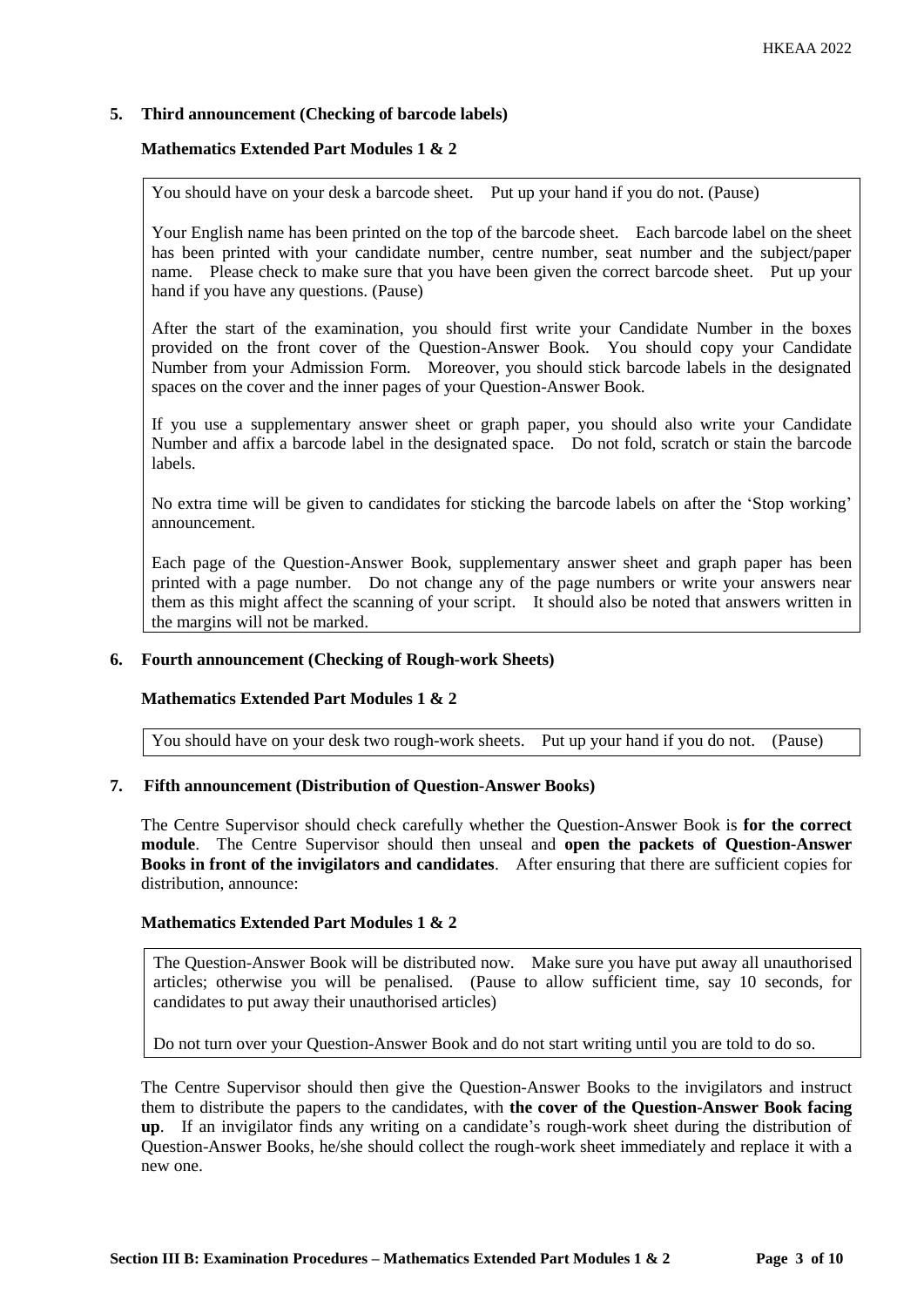# **8. Sixth announcement (Checking of Question-Answer Books)**

#### **Mathematics Extended Part Modules 1 & 2**

You should have on your desk a Question-Answer Book and two rough-work sheets. Put up your hand if you do not. (Pause)

Now, read the Instructions on the cover of the Question-Answer Book. Do not turn over the Question-Answer Book until you are told to do so. (Pause for 15 seconds)

#### **9. Seventh announcement (Checking of Question-Answer Books and start of the examination)**

9.1 Before the start of the examination, the Centre Supervisor should remind candidates to make sure that they do not have any electronic devices (including mobile phones) switched on or on the body. Then ask the candidates to open the Question-Answer Book to **check the number of pages/questions**. After the start of the examination, candidates should first write their candidate number in the boxes provided on the front cover of their Question-Answer Book and affix barcode labels in the designated spaces on the front cover and the inner pages of the Question-Answer Book according to the instructions on the cover. No extra time will be given to candidates for sticking the barcode labels after the 'Stop working' announcement.

# **Mathematics Extended Part Modules 1 & 2**

Before the examination begins, make sure that you have switched off your mobile phone, including the alarm function, and that you do not have any electronic devices on the body. (Pause to allow sufficient time, say 30 seconds, for candidates to do the final check)

Check your Question-Answer Book to make sure that there are no missing questions. Words like '**End of Paper**' or '**End of Section**' should appear after the last question. (Pause)

**Close the Question-Answer Book after checking.**

**After the announcement of the start of the examination**, you should first write your Candidate Number in the boxes provided on the front cover of the Question-Answer Book. You should copy your Candidate Number from your Admission Form. You should stick barcode labels in the designated spaces on the cover and the inner pages of your Question-Answer Book according to the Instructions on the cover.

**No extra time will be given** to candidates for sticking barcode labels after the 'Stop working' announcement.

- 9.2 The Centre Supervisor should **check if there is any Special Notice** which contains last-minute messages to candidates. The Special Notice, if any, is in a **bright yellow envelope** (see **Specimen 9**). If there is a Special Notice for the session, make an announcement according to the instructions in the Special Notice and write down the contents of the Special Notice on the blackboard for the candidates' reference, particularly the latecomers.
- 9.3 If there are no questions from the candidates, the Centre Supervisor should give the signal to begin by announcing:

**Mathematics Extended Part Modules 1 & 2** (leaving early is allowed during the period after the first 30 minutes and before the last 15 minutes)

If you wish to leave early, you should put up your hand to seek an invigilator's permission. Early leavers are not allowed to take away the question papers.

According to the hall clock (my watch), the time is  $\blacksquare$ . The finishing time is  $\blacksquare$ . You may now start.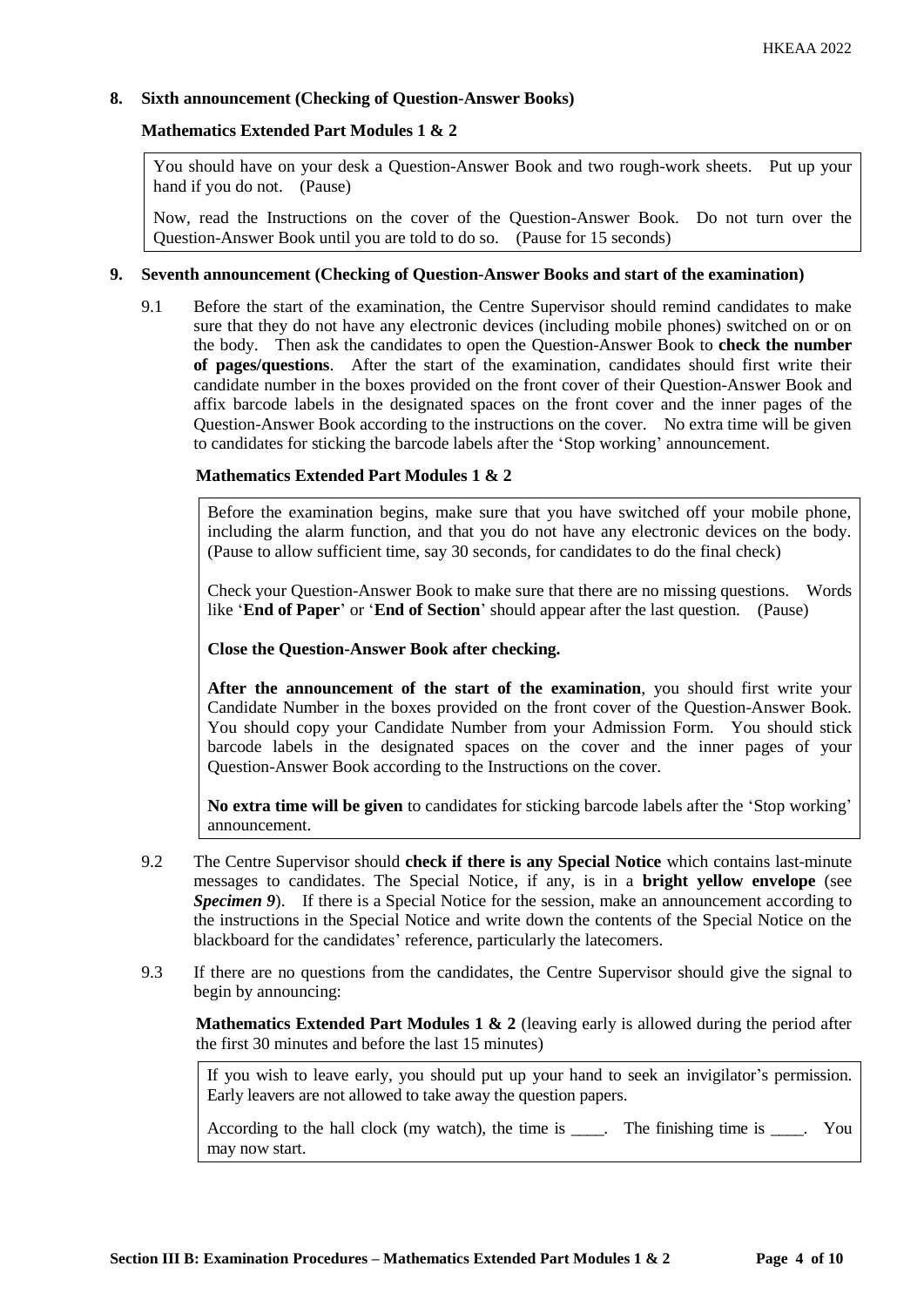- 9.4 After the 'You may now start' announcement, the Centre Supervisor should write the actual starting time and the correct finishing time on the blackboard for the information of candidates and invigilators.
- 9.5 The Centre Supervisor should avoid the practice of writing up the starting and finishing times in advance, and should do this **only** when the precise times are known. If the hall has a clock visible to the candidates and is functioning properly (see **Notes** below), the Centre Supervisor should time the examination according to this clock. The Centre Supervisor may also refer to the digital timer available on the computer desktop of PECSS. Apart from providing a countdown of the examination time, the timer also provides reminders of the last 15 minutes, last 5 minutes and end of the examination session. The Centre Supervisor must ensure that candidates are given the full amount of time as specified on the Question-Answer Book. **No extra time** should be given to the candidates for reading the questions or for any other reason without specific instructions from the HKEAA.

# **Notes:**

- (1) The Centre Supervisor should check whether the hall clock is functioning properly before the start of the examination. If not, candidates should be reminded not to refer to the clock during the examination.
- (2) If there are two clocks in the hall (say one in the front of the hall and one at the back), the Centre Supervisor should use the one facing the candidates and inform the candidates of the clock he/she is using for timing the examination in order to avoid misunderstanding.
- 9.6 The Centre Supervisor should ensure that all examinations start punctually as scheduled in the timetable. If under special circumstances an examination has to be delayed (due to bad weather or insufficient Question-Answer Books being made available), the Centre Supervisor should ensure that the candidates are given the full amount of time as specified on the Question-Answer Book. **Under no circumstances should an examination start before the scheduled time.**
- 9.7 Write the actual starting time and finishing time at the end of the session in the spaces provided on the Sessional Report (for elective subjects) (See *Specimen 20C*).

#### **B. Procedures after the Start of the Examination**

#### **10. Checking the Admission Forms and Identification Documents**

Please refer to *Section III A paragraph 3* for details.

#### **11. Taking of Candidates' Attendance**

Please refer to *Section III A paragraph 4* for details.

#### **12. Collecting Question Papers and answer books from vacant seats**

12.1 **30 minutes** after the start of the examination, ask the invigilators to collect the Question-Answer Book/rough-work sheet/barcode sheet from each vacant seat and return them to the Centre Supervisor. The Centre Supervisor is advised to put the blank Question-Answer Books inside a designated box/plastic bag to avoid mixing them up with the candidates' scripts to be collected at the end of the examination.

The Centre Supervisor should ask the invigilators to select 'Recording Absentees' from the Main Menu of their barcode scanner, scan the barcode sheets of the absentees, and upload the absentees' records to the ASTS programme before the absentees' barcode sheets are put inside the barcode sheet envelope (see *Specimen 30B*).

12.2 The school can retain the surplus Question Papers (including Question-Answer Books).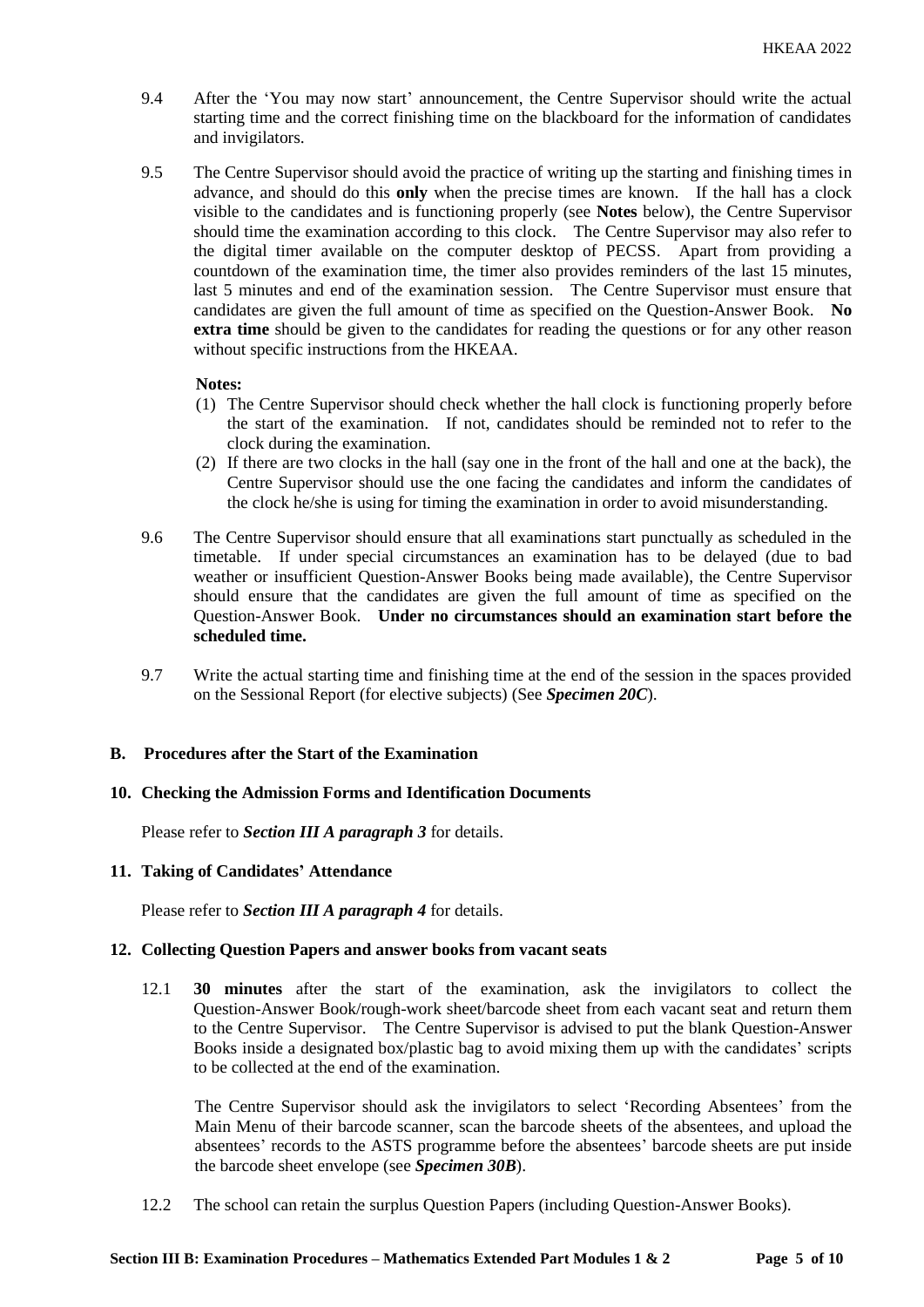12.3 In the case of a candidate **requesting to have another Question-Answer Book**, the request should not normally be accepted. Supplementary answer sheets should be supplied.

# **13. Early leavers**

- 13.1 Early leave is not allowed for the Listening papers and Multiple-Choice papers (i.e. Music Paper 1/Mathematics Compulsory Part Paper 2/Economics Paper 1).
- 13.2 For other subjects/papers, candidates may leave the examination room after the first 30 minutes of the session to 15 minutes before the end of the session. Candidates wishing to leave during the permitted time must raise their hand to summon an invigilator. Before a candidate is given permission to leave, the invigilator should ensure that (1) the candidate number has been put down and barcode labels have been affixed in the designated spaces of the answer script even if no attempt has been made to answer any questions; and (2) the question number box on each page of the answer script has been marked. **Early leavers are not allowed to take away the Question Papers.**
- 13.3 The Centre Supervisor should report in detail (time of the incident, circumstances, etc.) any candidate who has left the examination room without permission or who has taken away the Question Paper on Report Form SR4g (see *Specimen 23A*).
- 13.4 If a candidate claims to be sick and wishes to leave outside the permitted time, he/she should state his/her reasons on Report Form SR4g for follow up by the HKEAA. He/she has to write his/her name and address in the space provided on the form. Please complete the attendance taking for the candidate and follow the script collection procedures as described in *paragraph*  13.2 before letting the candidate leave.
- 13.5 The Question Papers and answer scripts of early leavers should be left on the candidates' desks. **The answer scripts should be collected at the end of the session together with those of other candidates** and placed in the appropriate script envelope while the Question Papers can be treated as ordinary surplus Question Papers which can be kept by the school.

# **14. Questions raised by candidates**

Please refer to *Section III A paragraph 5* for details.

#### **15 Toilet arrangements**

Please refer to *Section III A paragraph 6* for details.

# **C. Report Forms**

# **16. If the Centre Supervisor wishes to make a report about the conduct of the examination, he/she can use the following report forms:**

- Form SR1 ― Candidates without Admission Form/Identification Document
	- Form SR3 Candidates Attended the Wrong Examination Centre/Subject/Paper/Module/ Language Version not on Admission Form
- Form  $SR4g$  Examination Irregularities (cheating/insufficient papers/candidates' disobeying the 'Stop working' instructions, etc.)
- Form SR4b Examination Irregularities (Barcodes)
- Form SR4c Examination Irregularities (Calculators)
- Form SR4p Examination Irregularities (Mobile Phones/Electronic Devices/Sounding Devices)
- Form SR4t Candidates Going to the Toilet
- Form SR4i Examination Irregularities (Invigilators)
- Sessional Report (for elective subjects)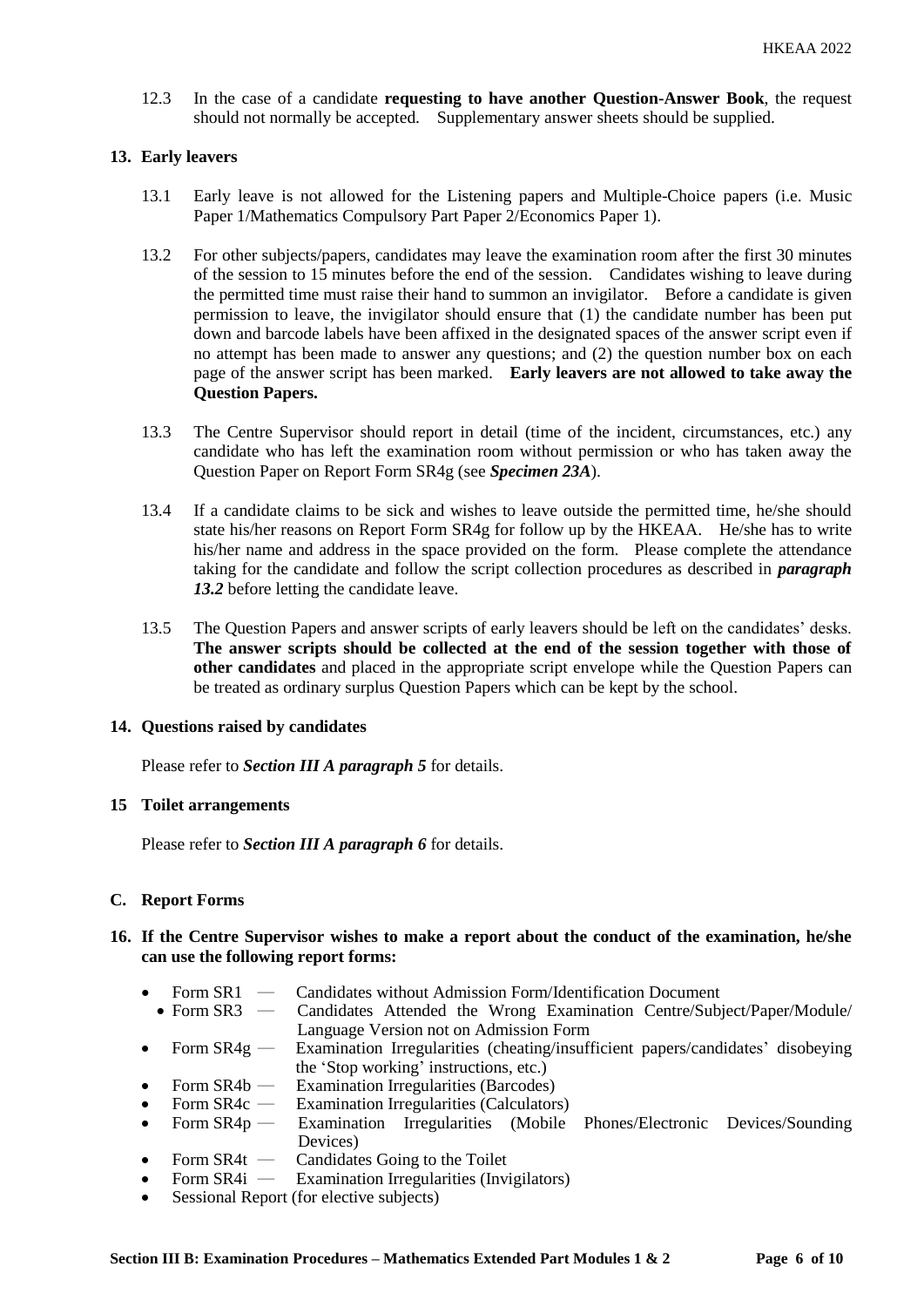# **D. End of Examination**

#### **17. Eighth announcement (Reminding candidates of the time left)**

17.1 15 minutes before the end of the session, the Centre Supervisor should announce:

# **Mathematics Extended Part Modules 1 & 2**

You have 15 minutes left. You are not allowed to leave the examination room until you are told to do so.

Make sure you have written your Candidate Number and stuck barcode labels in the designated spaces of the Question-Answer Book.

No extra time will be given to candidates for sticking the barcode labels after the 'Stop working' announcement.

17.2 5 minutes before the end of the session, the Centre Supervisor should announce:

# **Mathematics Extended Part Modules 1 & 2**

You have 5 minutes left. Make sure you have written your Candidate Number and stuck barcode labels in the designated spaces on the Question-Answer Book and all supplementary answer sheets.

**Remember to enter the question number and mark the question number box on all appropriate pages.** 

Cross out all unwanted materials. You will *NOT* be allowed to work on your Question-Answer Book and supplementary answer sheets including affixing barcode labels, using an eraser, filling in question numbers or holding any stationery after the 'Stop working' announcement.

#### **18. Ninth announcement ('Stop working' instruction)**

18.1 When time is up, announce:

# **Mathematics Extended Part Modules 1 & 2**

The time now is \_\_\_\_\_. Time is up. Stop working. Put down all your stationery. **(Pause for 10 seconds to ensure that all candidates are complying with the instructions^)**

Do not pack your personal belongings until you are told to do so. Close your Question-Answer Book. You must not work on your answers or affix barcode labels now, otherwise you will receive a mark penalty. (Pause)

If you have supplementary answer sheets or graph papers, tie them in your Question-Answer Book with the piece of string provided. Put your Question-Answer Book next to the unused barcode labels. They will also be collected separately.

Make sure that your Admission Form and identification document do not get included in your answer script.

**^** During the 10-second pause after *'Put down all your stationery'* is announced, the Centre Supervisor should stay on the stage to ensure that the candidates follow the instructions and invigilators should check if any candidates are still working on their answer scripts (including writing, erasing/crossing out answers, holding any stationery, affixing barcode labels or filling in question numbers).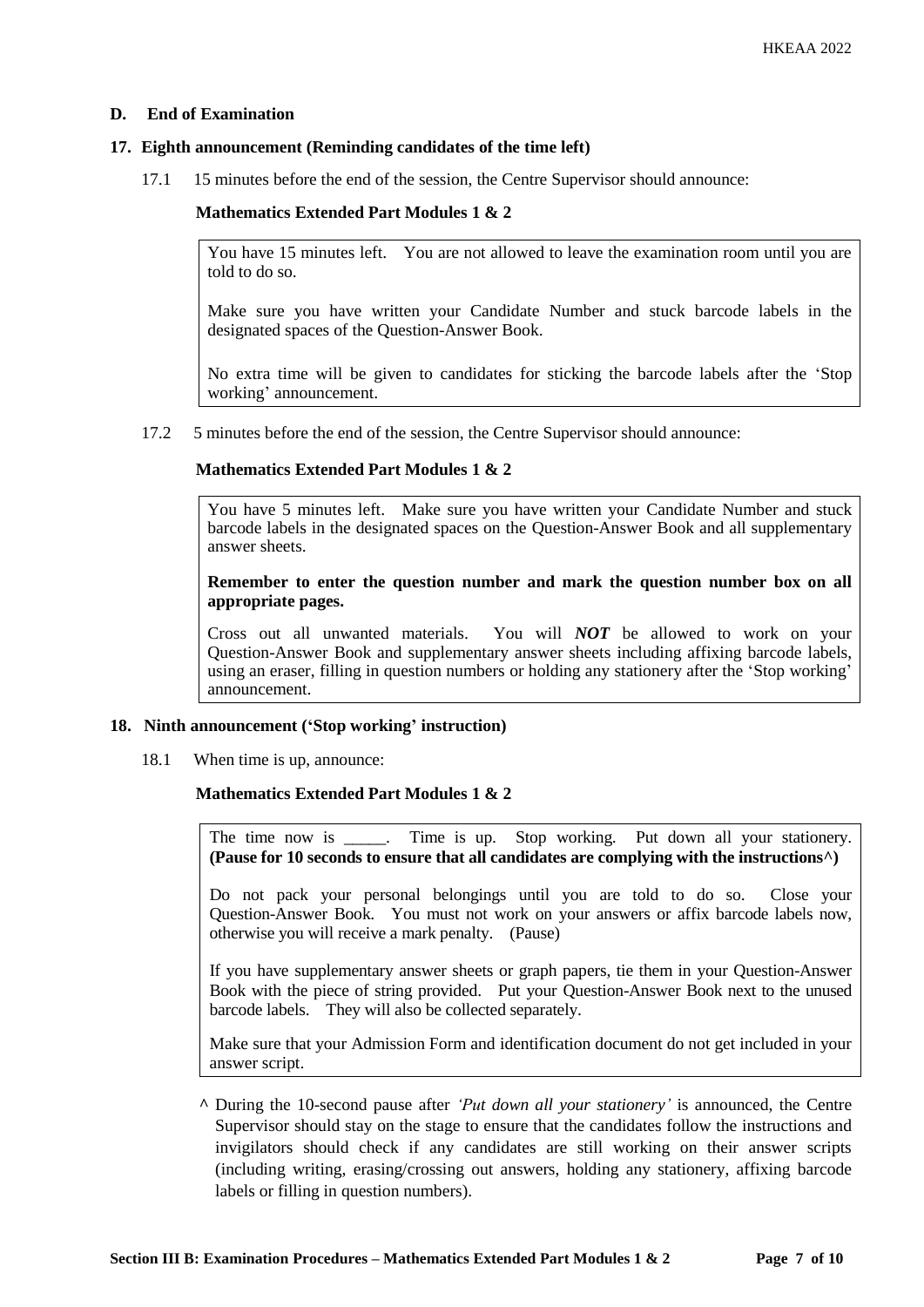18.2 For handling cases of candidates disobeying the 'Stop working' instruction, please refer to *Section IV paragraph 19*.

# **19. Tenth announcement (Collection of answer scripts and examination materials)**

- **NOTE**: **With the exception of Combined Science (Biology) Section A, Combined Science (Chemistry) Section A and Combined Science (Physics) Section A**, the Question Papers of other subjects (including multiple-choice question papers) need **NOT** be collected.
- 19.1 The Centre Supervisor should announce:

# **Mathematics Extended Part Modules 1 & 2**

Your Question-Answer Book will be collected now. Stay in your seat quietly until you are told to leave.

While collecting the answer scripts, if you are found not having stuck a barcode label on the cover of the Question-Answer Book, to facilitate scanning, the invigilator will let you stick the label on the cover under supervision. You are required to complete a report form before leaving the examination room.

- 19.2 The Centre Supervisor should assign the invigilators to collect separately the answer scripts, rough-work sheets and barcode sheets (with/without remaining barcode labels), etc.
- 19.3 While collecting the Question-Answer Books, if an invigilator discovers that **a candidate has not put down his/her candidate number on the cover of his/her Question-Answer Book, the candidate can be allowed to write his/her candidate number on the cover only under the supervision of the invigilator. However, the candidate should not be allowed to fill in the question number boxes.**
- 19.4 While collecting the Question-Answer Books, if an invigilator discovers that **a candidate has not stuck any barcode labels on the cover of the Question-Answer Book, to facilitate scanning, the candidate should be asked to stick the barcode label on that cover under the supervision of the invigilator. A report must be made on Report Form SR4b. The candidate should be asked to sign the report form.**

#### **20. Checking of answer scripts collected**

- 20.1 The Question-Answer Books should be collected in candidate number order, with the smallest candidate number on top.
- 20.2 Ask the invigilators to scan the barcode labels on the scripts, including those using spare barcode labels. After scanning all answer scripts, invigilators should place the barcode scanners on the cradle for data transmission.
- 20.3 **The Centre Supervisor should check the 'Summary Report' and the 'Discrepancy Report' in the ASTS programme to ensure that the number of candidates present tallies with the number of collected scripts.** If there is a discrepancy between the attendance records and the scripts' records, the relevant information will be shown in the 'Discrepancy Report' in the ASTS programme. The Centre Supervisor should investigate the irregularities immediately. Please refer to the 'ASTS User Guide' where necessary.
- 20.4 If, at the time of scanning the barcode labels on the scripts, an invigilator discovers that a candidate has not stuck any barcode label on the cover of the Question-Answer Book, the Question-Answer Book need not be scanned. The matter must be reported to the Centre Supervisor immediately and recorded on Report Form SR4b. The case will be shown in the 'Discrepancy Report' of the ASTS programme.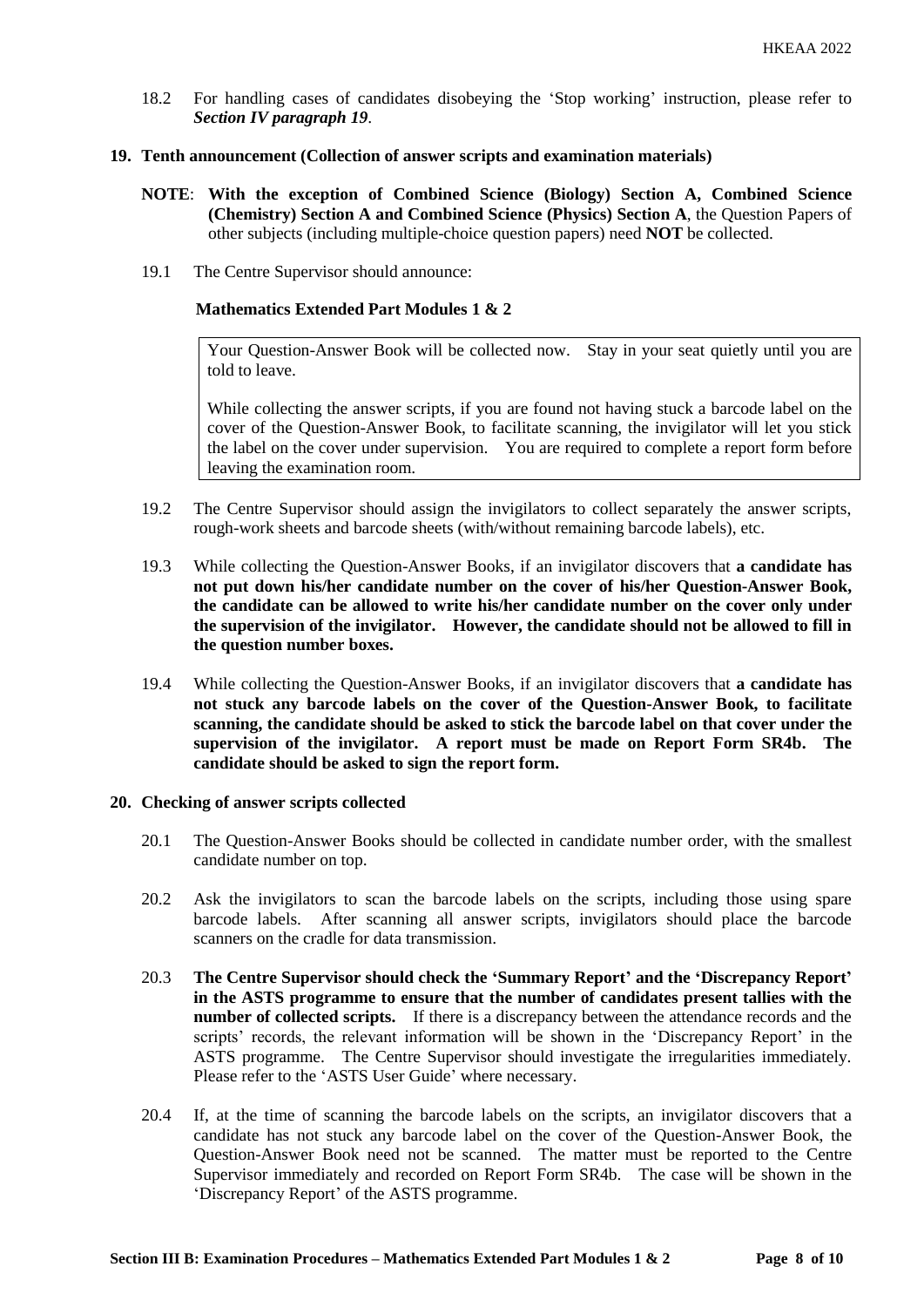The Centre Supervisor should, under the page of 'Answer Script', select the relevant candidate and click 'Edit' manually to update the script record. The candidate's script record should be updated as follows:

- (i) from '0/1' to ' $\checkmark$ ' (for examinations using 1 answer book)
- (ii) from '1/2' to ' $\checkmark$ ' (for examinations using 2 answer books and 1 answer book has been scanned while the other cannot be scanned)
- (iii) from '0/2' to ' $\checkmark$ ' (for examinations using 2 answer books and both answer books cannot be scanned).

The completed Report Form SR4b and the Question-Answer Book should be placed in the **Envelope for Special Reports & Related Scripts/Answer Sheets**.

20.5 The Centre Supervisor should put down the total number of scripts collected in the appropriate spaces on the Sessional Report (for elective subjects).

# **21. Eleventh announcement (Dismissal of candidates)**

21.1 On completion of the collection and checking of all answer scripts, the Centre Supervisor should announce:

# **Mathematics Extended Part Modules 1 & 2**

You may now pack your personal belongings. Make sure you have your Admission Form, identification document and other personal belongings. (Pause) You may now leave.

21.2 In the case of a candidate reporting any irregularity concerning the examination, the Centre Supervisor should record the details of the irregularity on Report Form SR4g so that follow-up action can be taken by the HKEAA.

#### **22. Completing the Sessional Report (for elective subjects)**

The Sessional Report (for elective subjects) should be completed by the Centre Supervisor and two invigilators (including one invigilator not provided by the centre school). This report need not be returned daily. It should be returned to the Scripts Collection Centre after the very last HKDSE examination session in the centre.

# **23. Packing of scripts and examination materials**

23.1 The Centre Supervisor should refer to the Script Envelope Summary (see *Specimen 26B*) for the number of pre-printed script envelopes provided to the centre. The answer scripts should be placed in the appropriate script envelopes (see *Specimen 26A*) in candidate number order according to the candidate number ranges printed on the script envelope labels. The number of scripts inside should be written on each of the envelopes. Each envelope should be sealed with a piece of Security Adhesive Tape. The Centre Supervisor and one invigilator should then sign on the flap of the envelope across the tape (see *Specimen 27*). The envelopes must be tied with a piece of string for carrying purposes.

#### 23.2 **Items to be placed in the normal script envelopes:**

#### **Scripts/answer sheets of**

- (1) candidates who are present (including latecomers, early leavers and additional candidates);
- (2) candidates who cannot produce their Admission Forms but can produce their identification documents and the candidate numbers claimed can be verified;
- (3) candidates whose Admission Forms do not bear their photographs and who cannot produce their identification documents but their personalised barcode sheets can be found at the centre;
- (4) candidates who have disobeyed the 'Stop working' instruction;